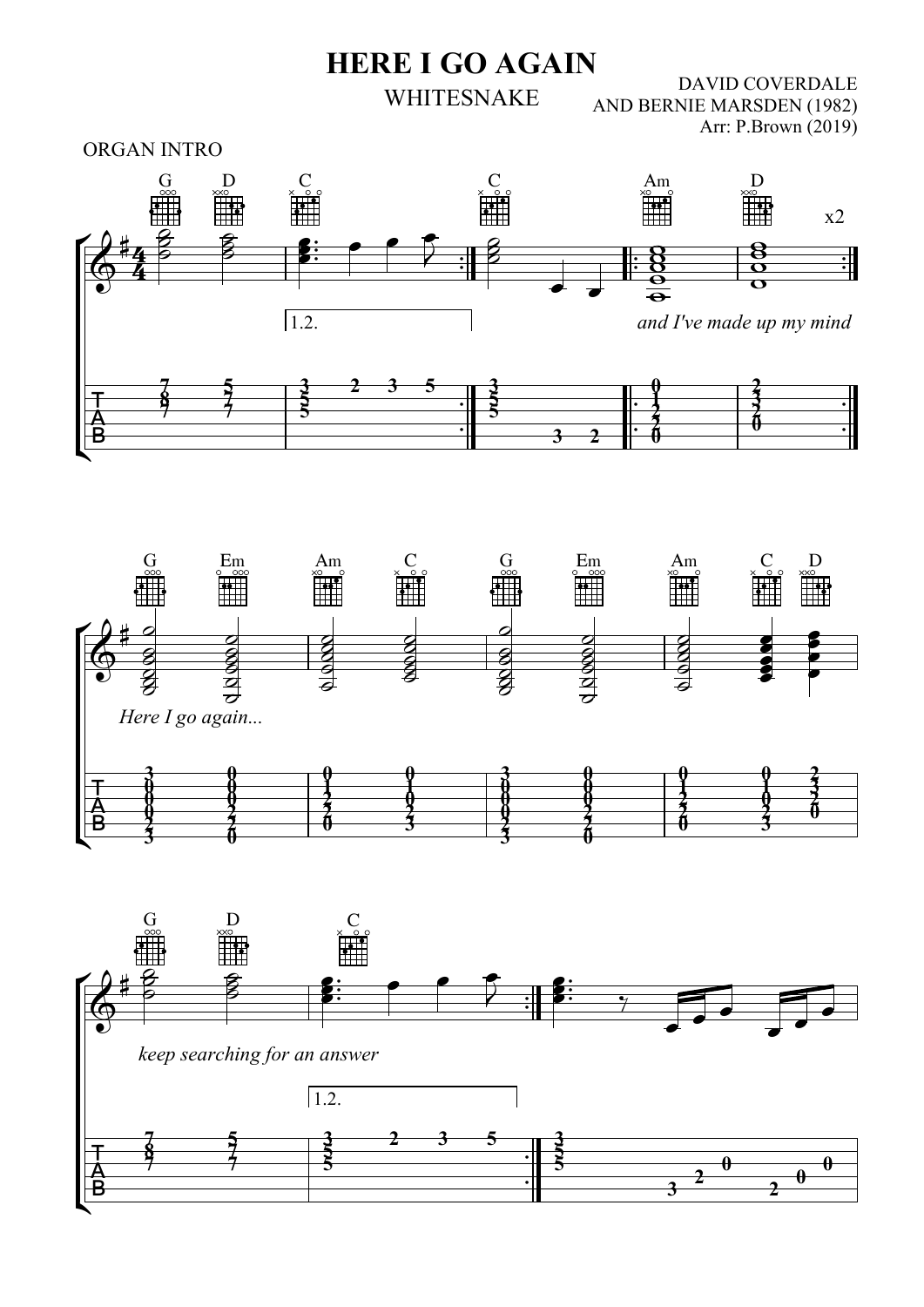



CHORUS;



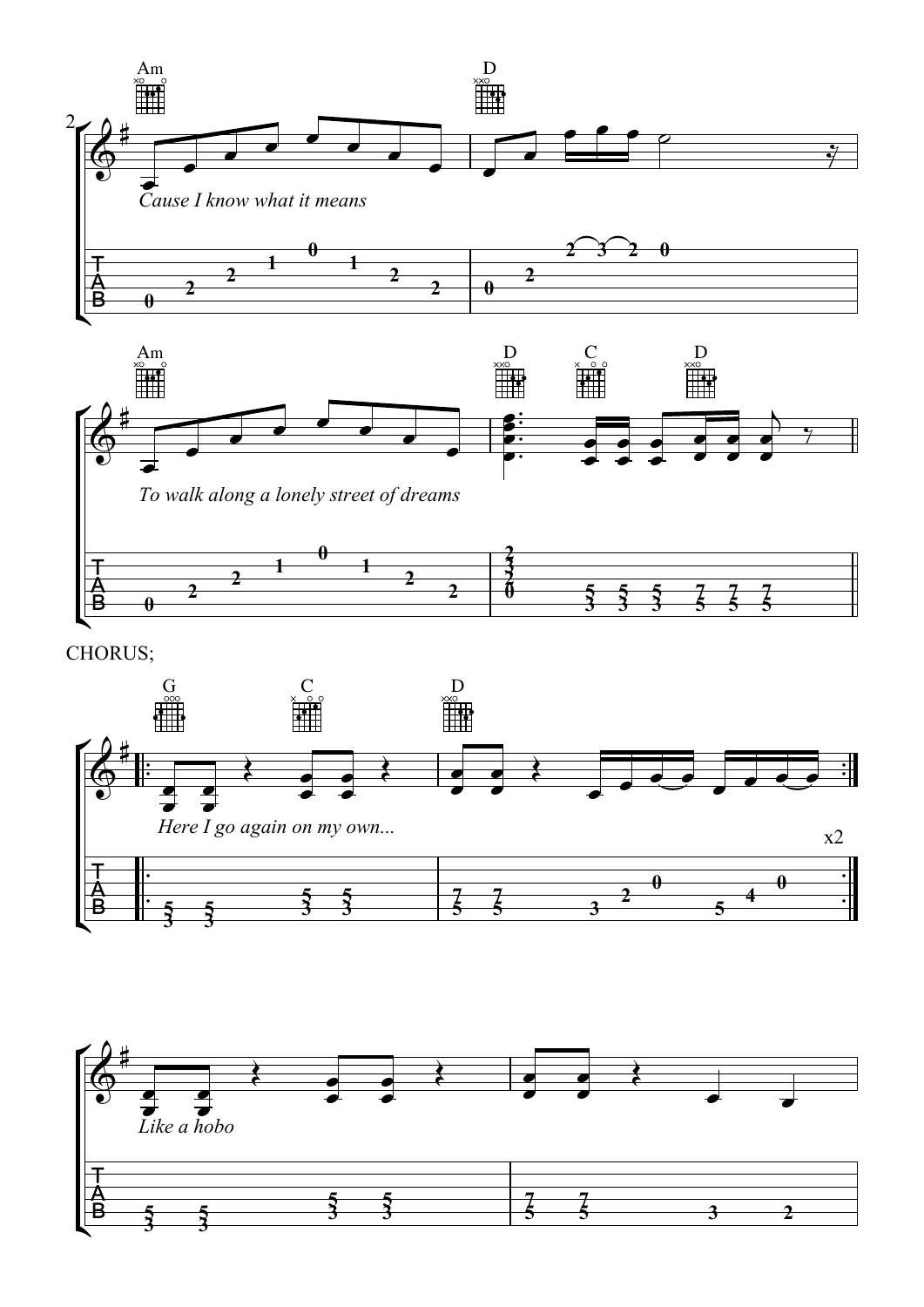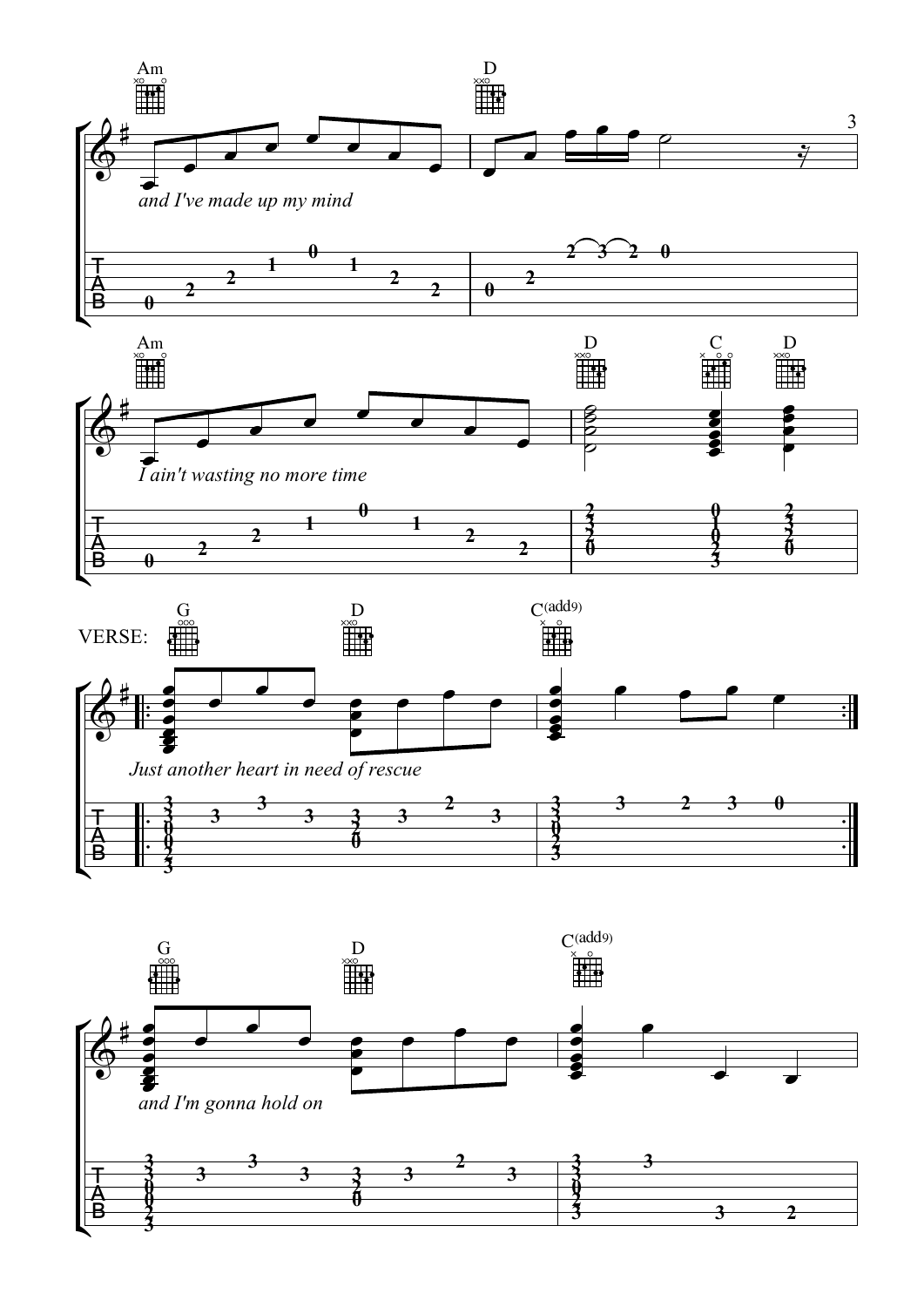



CHORUS;

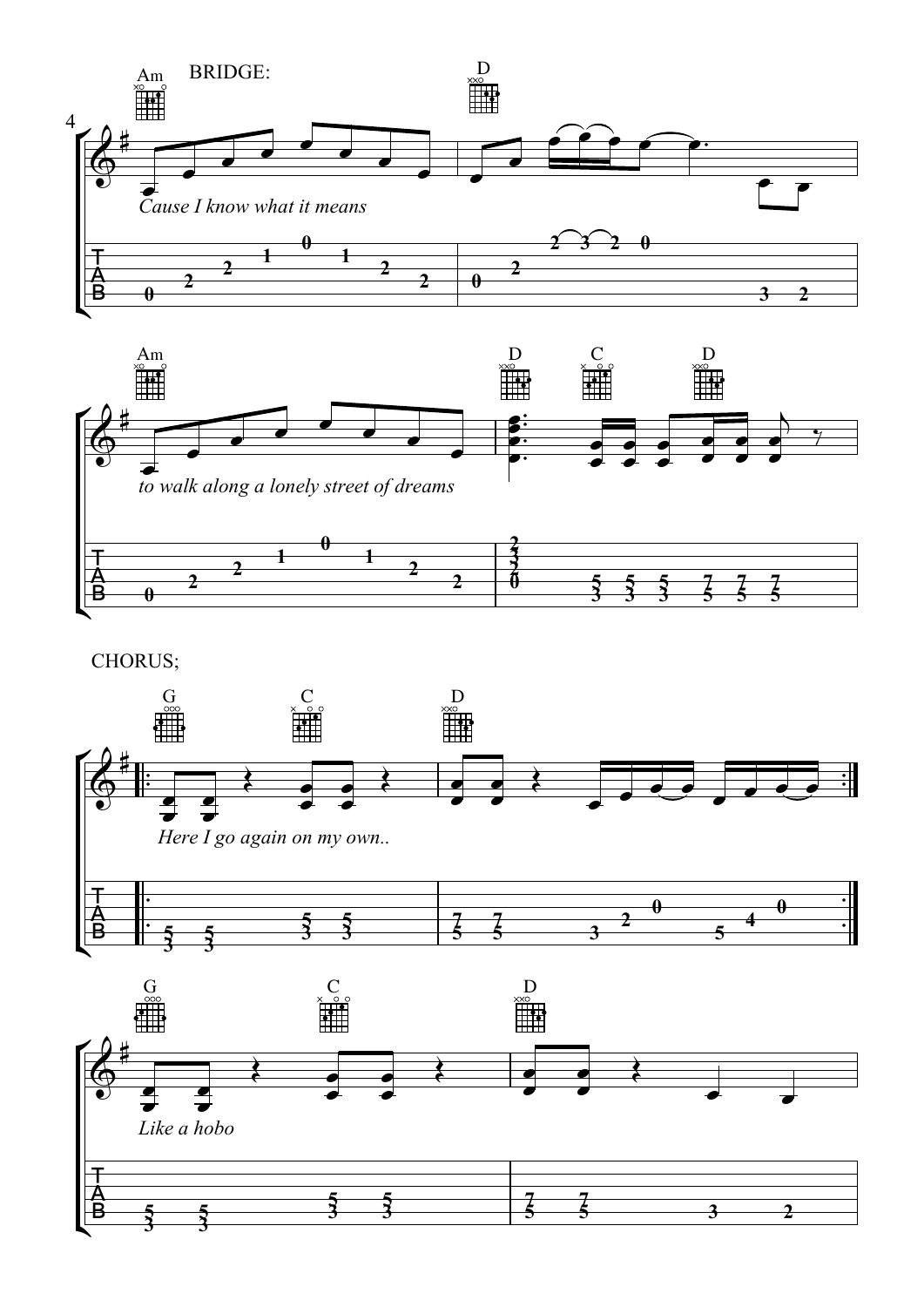

PRE SOLO BRIDGE



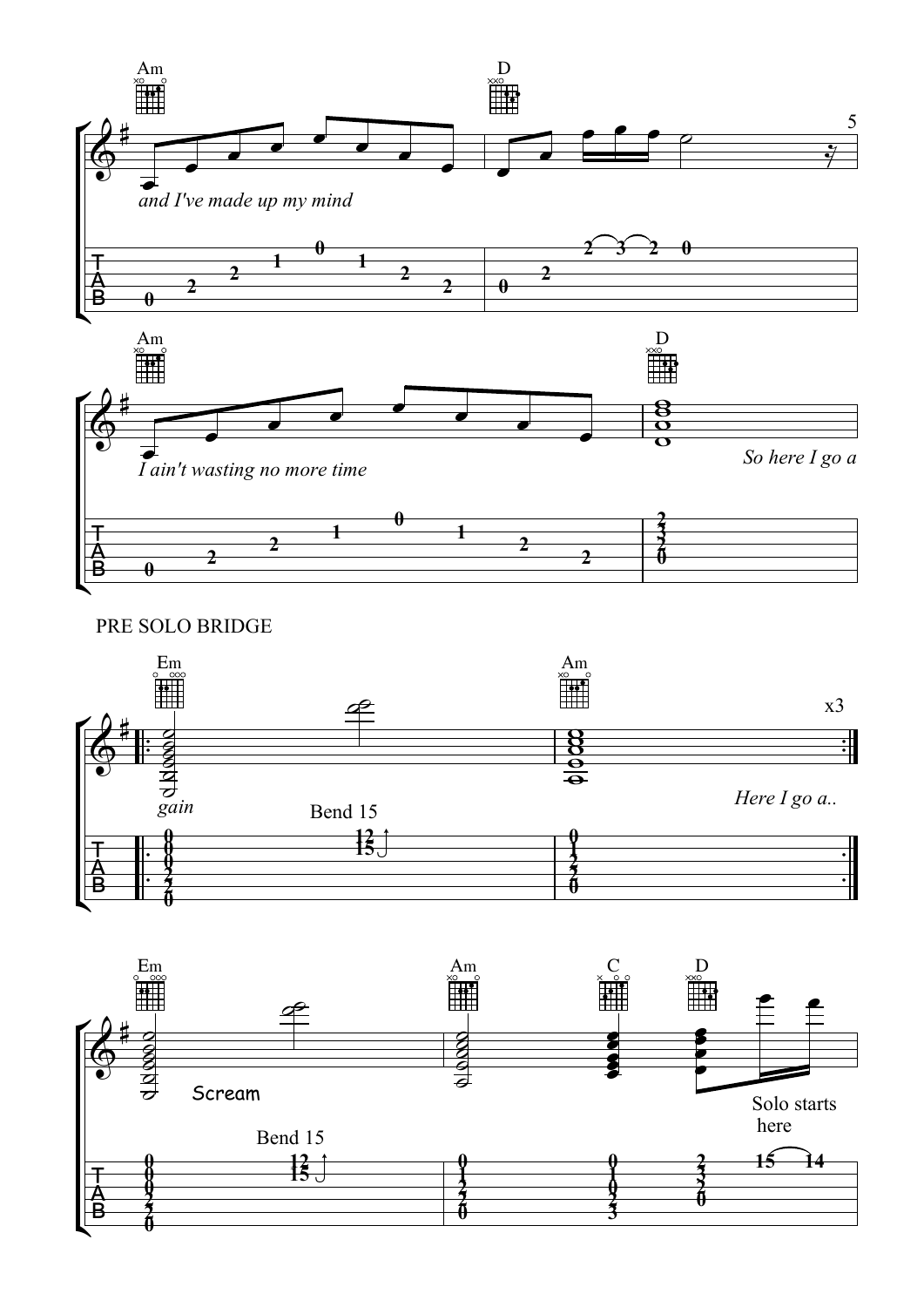SOLO: (Two guitar harmony. Arranged for one guitar)







6